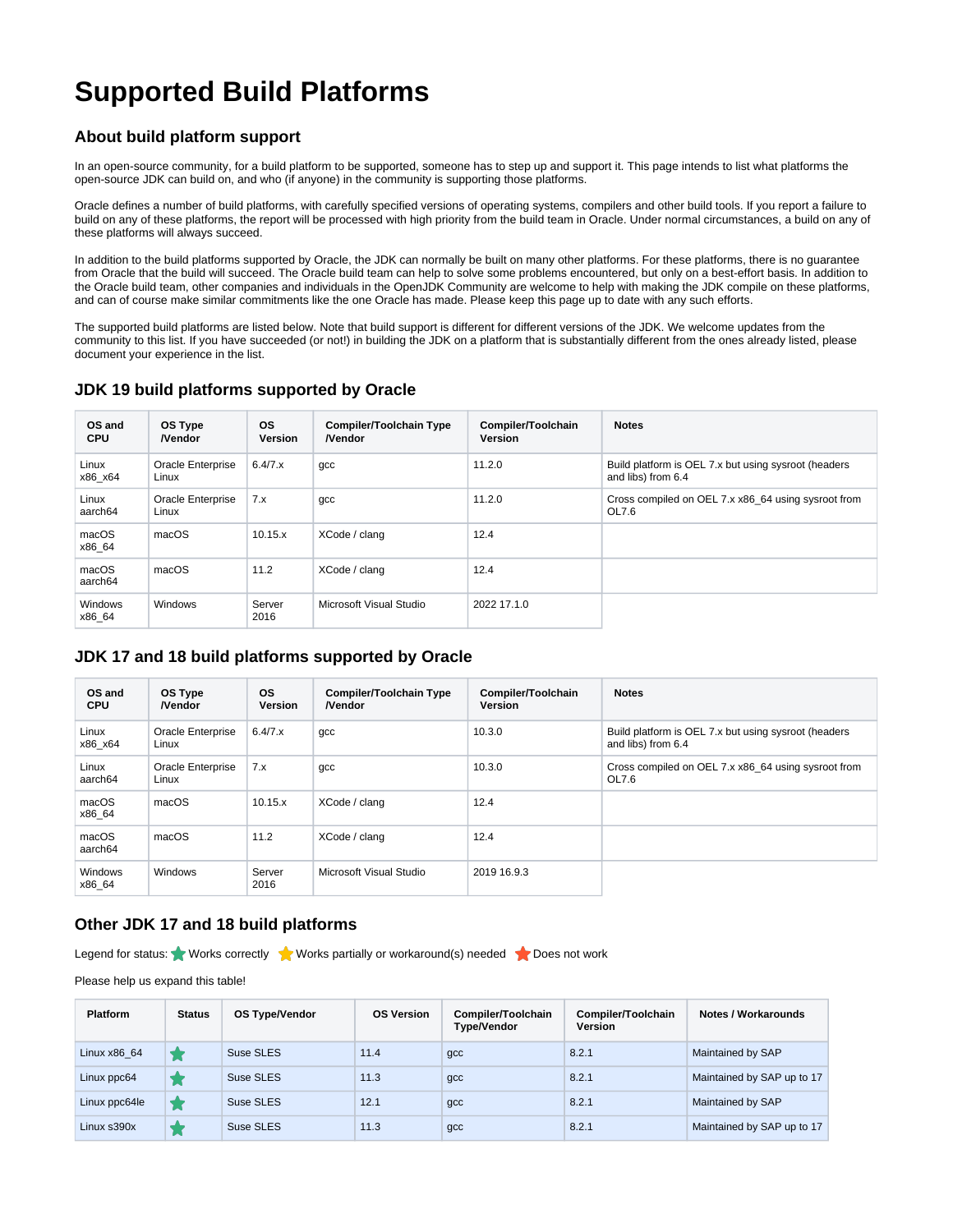| macOS x86_64   | macOS                           | 10.14.5 | XCode / Clang           | 13.1 (devkit) | Maintained by SAP          |
|----------------|---------------------------------|---------|-------------------------|---------------|----------------------------|
| macOS aarch64  | macOS                           | 11.6.1  | XCode / Clang           | 13.1 (devkit) | Maintained by SAP          |
| Windows x86_64 | <b>Microsoft Windows Server</b> | 2016    | Microsoft Visual Studio | 2017          | Maintained by SAP          |
| AIX ppc64      | <b>IBM AIX</b>                  | 7.2     | $XLC/xlclanq++$         | 16.1          | Maintained by SAP up to 17 |

#### **JDK 16 build platforms supported by Oracle**

| OS and<br><b>CPU</b> | OS Type<br><b>Nendor</b>   | <b>OS</b><br><b>Version</b> | <b>Compiler/Toolchain Type</b><br><b>Nendor</b> | Compiler/Toolchain<br><b>Version</b> | <b>Notes</b>                                                               |
|----------------------|----------------------------|-----------------------------|-------------------------------------------------|--------------------------------------|----------------------------------------------------------------------------|
| Linux<br>x86 x64     | Oracle Enterprise<br>Linux | 6.4/7.x                     | gcc                                             | 10.2.0                               | Build platform is OEL 7.x but using sysroot (headers<br>and libs) from 6.4 |
| Linux<br>aarch64     | Oracle Enterprise<br>Linux | 7.x                         | gcc                                             | 10.2.0                               | Cross compiled on OEL 7.x x86 64 using sysroot from<br>OL7.6               |
| macOS<br>x86 64      | macOS                      | 10.15.x                     | XCode / clang                                   | 11.3.1                               |                                                                            |
| Windows<br>x86 64    | <b>Windows</b>             | Server<br>2016              | Microsoft Visual Studio                         | 2019 16.7.2                          |                                                                            |

#### **Other JDK 16 build platforms**

Legend for status: Works correctly Works partially or workaround(s) needed Noes not work

Please help us expand this table!

| <b>Platform</b>  | <b>Status</b> | <b>OS Type/Vendor</b>    | <b>OS Version</b> | Compiler/Toolchain<br><b>Type/Vendor</b> | Compiler/Toolchain<br><b>Version</b> | Notes / Workarounds |
|------------------|---------------|--------------------------|-------------------|------------------------------------------|--------------------------------------|---------------------|
| Linux ppc64      |               | Suse SLES                | 11.3              | gcc                                      | 8.2.1                                | Maintained by SAP   |
| Linux ppc64le    |               | Suse SLES                | 12.1              | gcc                                      | 8.2.1                                | Maintained by SAP   |
| $Linux$ s390 $x$ | ı.,           | Suse SLES                | 11.3              | gcc                                      | 8.2.1                                | Maintained by SAP   |
| Mac OS X x86 64  |               | Mac OS X                 | 10.12.6 (Sierra)  | XCode / Clang                            | 9.0                                  | Maintained by SAP   |
| Windows x86 64   |               | Microsoft Windows Server | 2016              | Microsoft Visual Studio                  | 2017                                 | Maintained by SAP   |
| AIX ppc64        | ۰.            | <b>IBM AIX</b>           | 7.2               | $XLC/xlclanq++$                          | 16.1                                 | Maintained by SAP   |

# **JDK 15 build platforms supported by Oracle**

| OS and<br><b>CPU</b> | OS Type<br><b>Nendor</b>   | <b>OS</b><br>Version | <b>Compiler/Toolchain Type</b><br><b>Nendor</b> | Compiler/Toolchain<br><b>Version</b> | <b>Notes</b>                                                               |
|----------------------|----------------------------|----------------------|-------------------------------------------------|--------------------------------------|----------------------------------------------------------------------------|
| Linux<br>x86 x64     | Oracle Enterprise<br>Linux | 6.4/7.x              | gcc                                             | 9.2.0                                | Build platform is OEL 7.x but using sysroot (headers<br>and libs) from 6.4 |
| Linux aarch64        | Oracle Enterprise<br>Linux | 7.x                  | gcc                                             | 9.2.0                                | Cross compiled on OEL 7.x x86 64 using sysroot from<br>OL7.6               |
| Mac OS X<br>x86 64   | Mac OS X                   | 10.13.5              | XCode / clang                                   | 10.1                                 |                                                                            |
| Windows<br>x86 64    | Windows                    | Server<br>2016       | Microsoft Visual Studio                         | 2019 16.5.3                          |                                                                            |

# **Other JDK 15 build platforms**

Legend for status: Works correctly Works partially or workaround(s) needed Coes not work

Please help us expand this table!

| <b>Platform</b> | <b>Status</b> | OS Type/Vendor | <b>OS Version</b> | Compiler/Toolchain<br><b>Type/Vendor</b> | Compiler/Toolchain<br>Version | Notes / Workarounds            |
|-----------------|---------------|----------------|-------------------|------------------------------------------|-------------------------------|--------------------------------|
| Linux ppc64     |               | Suse SLES      | 11.3              | $gcc$                                    | 7.3.1                         | Maintained by SAP up to 15.0.2 |
| Linux ppc64le   |               | Suse SLES      | 12.1              | $gcc$                                    | 7.4.0                         | Maintained by SAP up to 15.0.2 |
| Linux s390x     |               | Suse SLES      | 11.3              | gcc                                      | 7.3.1                         | Maintained by SAP up to 15.0.2 |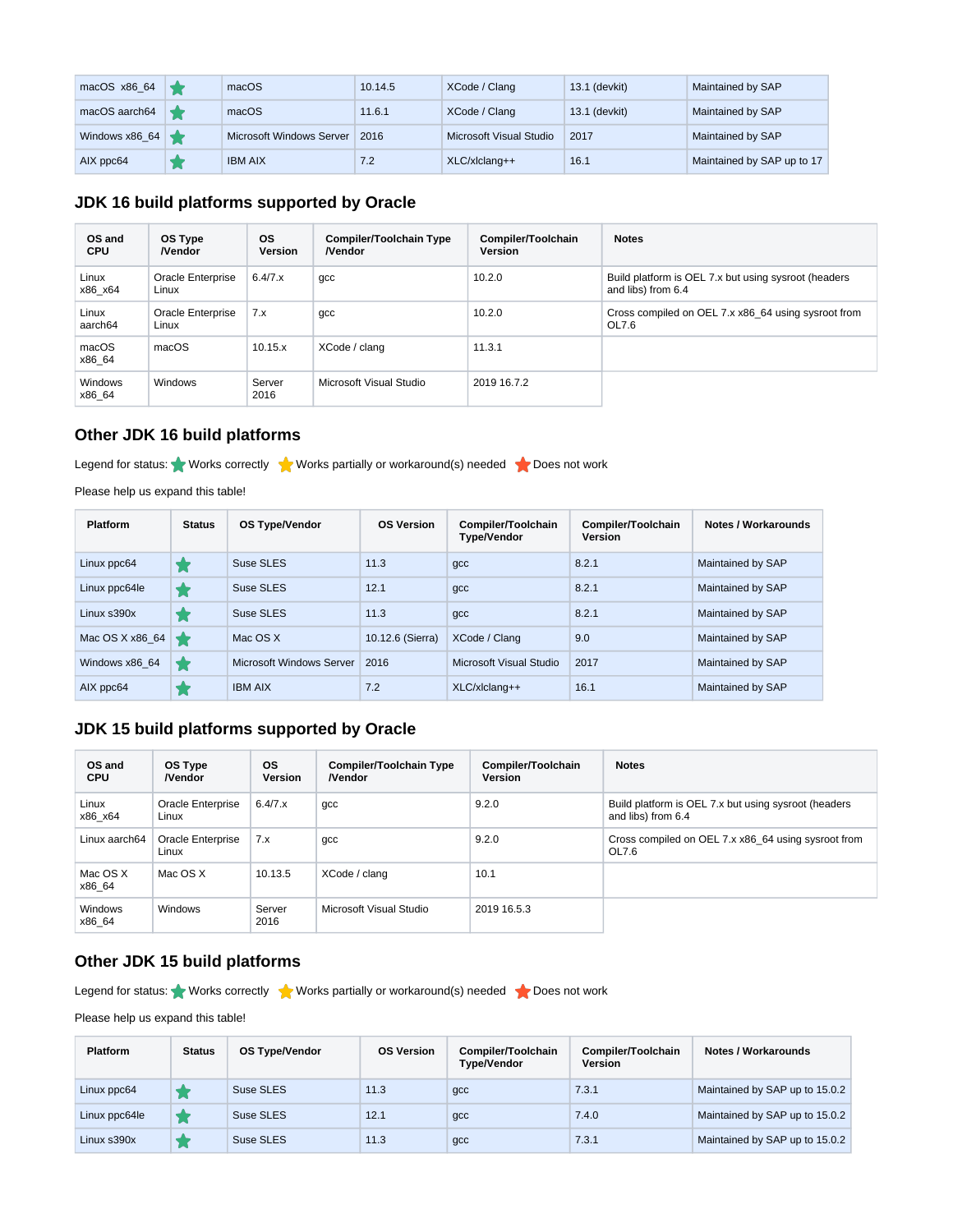| Mac OS X x86_64 | Mac OS X                 | 10.12.6 (Sierra) | XCode / Clang           | 9.0  | Maintained by SAP up to 15.0.2 |
|-----------------|--------------------------|------------------|-------------------------|------|--------------------------------|
| Windows x86_64  | Microsoft Windows Server | 2016             | Microsoft Visual Studio | 2017 | Maintained by SAP up to 15.0.2 |
| AIX ppc64       | <b>IBM AIX</b>           | 7.2              | $XLC/xlclanq++$         | 16.1 | Maintained by SAP up to 15.0.2 |

## **JDK 14 build platforms supported by Oracle**

| OS and<br><b>CPU</b> | OS Type<br><b>Nendor</b>   | <b>OS</b><br>Version | <b>Compiler/Toolchain Type</b><br><b>Nendor</b> | Compiler/Toolchain<br>Version | <b>Notes</b>                                                               |
|----------------------|----------------------------|----------------------|-------------------------------------------------|-------------------------------|----------------------------------------------------------------------------|
| Linux<br>x86 x64     | Oracle Enterprise<br>Linux | 6.4/7.x              | gcc                                             | 8.3.0                         | Build platform is OEL 7.x but using sysroot (headers<br>and libs) from 6.4 |
| Solaris<br>sparcv9   | Solaris                    | 11.3                 | Oracle Solaris Studio                           | 12.6                          |                                                                            |
| Mac OS X<br>x86 64   | Mac OS X                   | 10.13.5              | XCode / clang                                   | 10.1                          |                                                                            |
| Windows<br>x86 64    | Windows                    | Server<br>2012R2     | Microsoft Visual Studio                         | 2017 15.9.16                  |                                                                            |

## **JDK 13 build platforms supported by Oracle**

| OS and<br><b>CPU</b> | OS Type<br><b>Nendor</b>   | <b>OS</b><br>Version | <b>Compiler/Toolchain Type</b><br><b>Nendor</b> | Compiler/Toolchain<br><b>Version</b> | <b>Notes</b>                                                               |
|----------------------|----------------------------|----------------------|-------------------------------------------------|--------------------------------------|----------------------------------------------------------------------------|
| Linux<br>x86 x64     | Oracle Enterprise<br>Linux | 6.4/7.x              | gcc                                             | 8.2.0                                | Build platform is OEL 7.1 but using sysroot (headers<br>and libs) from 6.4 |
| Solaris<br>sparcv9   | Solaris                    | 11.3                 | Oracle Solaris Studio                           | 12.6                                 |                                                                            |
| Mac OS X<br>x86 64   | Mac OS X                   | 10.13.5              | XCode / clang                                   | 10.1                                 |                                                                            |
| Windows<br>x86 64    | Windows                    | Server<br>2012R2     | Microsoft Visual Studio                         | 2017 15.9.6                          |                                                                            |

## **Other JDK 13 build platforms**

Legend for status: Works correctly Works partially or workaround(s) needed Noes not work

Please help us expand this table!

| <b>Platform</b> | <b>Status</b> | <b>OS Type/Vendor</b>           | <b>OS Version</b> | Compiler/Toolchain<br><b>Type/Vendor</b> | Compiler/Toolchain<br><b>Version</b> | Notes / Workarounds            |
|-----------------|---------------|---------------------------------|-------------------|------------------------------------------|--------------------------------------|--------------------------------|
| Linux ppc64     |               | Suse SLES                       | 11.3              | qcc                                      | 7.3.1                                | Maintained by SAP up to 13.0.2 |
| Linux ppc64le   |               | Suse SLES                       | 12.1              | qcc                                      | 7.4.0                                | Maintained by SAP up to 13.0.2 |
| Linux s390x     |               | Suse SLES                       | 11.3              | qcc                                      | 7.3.1                                | Maintained by SAP up to 13.0.2 |
| Mac OS X x86 64 |               | Mac OS X                        | 10.12.6 (Sierra)  | XCode / Clang                            | 9.0                                  | Maintained by SAP up to 13.0.2 |
| Windows x86 64  |               | <b>Microsoft Windows Server</b> | 2016              | Microsoft Visual Studio                  | 2017                                 | Maintained by SAP up to 13.0.2 |
| AIX ppc64       |               | <b>IBM AIX</b>                  | 7.2               | $XLC/x$ Iclang++                         | 16.1                                 | Maintained by SAP up to 13.0.2 |

# **JDK 12 build platforms supported by Oracle**

| OS and<br><b>CPU</b> | OS Type<br><b>Nendor</b>   | <b>OS</b><br><b>Version</b> | <b>Compiler/Toolchain Type</b><br><b>Nendor</b> | Compiler/Toolchain<br><b>Version</b> | <b>Notes</b>                                                               |
|----------------------|----------------------------|-----------------------------|-------------------------------------------------|--------------------------------------|----------------------------------------------------------------------------|
| Linux<br>x86 x64     | Oracle Enterprise<br>Linux | 6.4/7.x                     | gcc                                             | 7.3.0                                | Build platform is OEL 7.1 but using sysroot (headers<br>and libs) from 6.4 |
| Solaris<br>sparcv9   | Solaris                    | 11.3                        | Oracle Solaris Studio                           | 12.6                                 |                                                                            |
| Mac OS X<br>x86 64   | Mac OS X                   | 10.13.5                     | XCode / clang                                   | 9.4                                  |                                                                            |
| Windows<br>x86 64    | Windows                    | Server<br>2012R2            | Microsoft Visual Studio                         | 2017 15.5.5                          |                                                                            |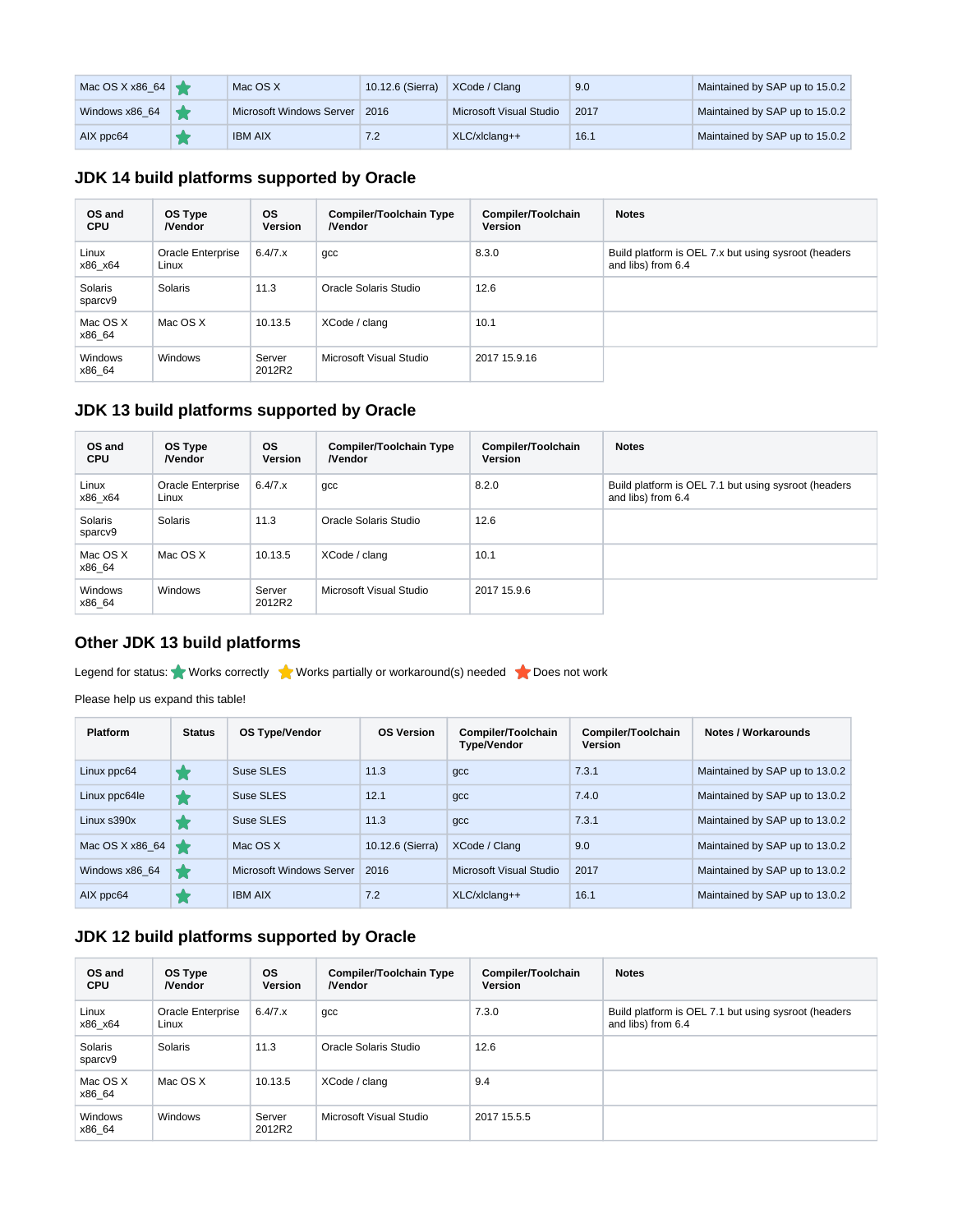#### **Other JDK 12 build platforms**

Legend for status: Works correctly Works partially or workaround(s) needed Noes not work

Please help us expand this table!

| <b>Platform</b>  | <b>Status</b> | <b>OS Type/Vendor</b>    | <b>OS Version</b> | Compiler/Toolchain<br><b>Type/Vendor</b> | Compiler/Toolchain<br><b>Version</b> | Notes / Workarounds |
|------------------|---------------|--------------------------|-------------------|------------------------------------------|--------------------------------------|---------------------|
| Linux ppc64      |               | Suse SLES                | 11.3              | gcc                                      | 7.3.1                                | Maintained by SAP   |
| Linux ppc64le    |               | Suse SLES                | 12.1              | gcc                                      | 7.4.0                                | Maintained by SAP   |
| $Linux$ s390 $x$ |               | Suse SLES                | 11.3              | gcc                                      | 7.3.1                                | Maintained by SAP   |
| Mac OS X x86_64  |               | Mac OS X                 | 10.12.6 (Sierra)  | XCode / Clang                            | 9.0                                  | Maintained by SAP   |
| Windows x86 64   |               | Microsoft Windows Server | 2016              | Microsoft Visual Studio                  | 2017                                 | Maintained by SAP   |
| AIX ppc64        |               | <b>IBM AIX</b>           | 7.1               | <b>XLC</b>                               | 12.1                                 | Maintained by SAP   |

## **JDK 11 build platforms supported by Oracle**

| OS and<br><b>CPU</b> | OS Type<br><b>Nendor</b>   | <b>OS</b><br><b>Version</b> | <b>Compiler/Toolchain Type</b><br><b>Nendor</b> | Compiler/Toolchain<br>Version | <b>Notes</b>                                                                     |
|----------------------|----------------------------|-----------------------------|-------------------------------------------------|-------------------------------|----------------------------------------------------------------------------------|
| Linux<br>x86 x64     | Oracle Enterprise<br>Linux | 6.4/7.x                     | gcc                                             | 7.3.0                         | Build platform is OEL 7.1 but using sysroot (headers and<br>libs) from 6.4       |
| Solaris<br>sparcv9   | Solaris                    | 11.1/11.2                   | Oracle Solaris Studio                           | 12.4                          | Build platform is Solaris 11.2 but using sysroot (headers<br>and libs) from 11.1 |
| Mac OS X<br>x86 64   | Mac OS X                   | 10.13.5                     | XCode / clang                                   | 9.4                           |                                                                                  |
| Windows<br>x86 64    | <b>Windows</b>             | Server<br>2012R2            | Microsoft Visual Studio                         | 2017 15.5.5                   |                                                                                  |

#### **Other JDK 11 build platforms**

Legend for status: Works correctly Works partially or workaround(s) needed Coes not work

Please help us expand this table!

| <b>Platform</b>          | <b>Status</b> | <b>OS Type/Vendor</b>              | <b>OS</b><br>Version | Compiler<br><b>Toolchain</b><br><b>Type/Vendor</b> | <b>Compiler</b><br>/Toolchain<br>Version | <b>Notes / Workarounds</b>                            |
|--------------------------|---------------|------------------------------------|----------------------|----------------------------------------------------|------------------------------------------|-------------------------------------------------------|
| Linux x86 x64            | ★             | Suse SLES                          | 11.4                 | $gcc$                                              | 4.8.5 (until 11.0.2),<br>8.2.1           | Maintained by SAP                                     |
| Linux ppc64              | ★             | Suse SLES                          | 11.3                 | $gcc$                                              | 4.8.5 (until 11.0.2),<br>7.3.1           | Maintained by SAP until 11.0.12                       |
| Linux ppc64le            | ★             | Suse SLES                          | 12.1                 | $gcc$                                              | 4.8.5 (until 11.0.2),<br>8.2.1           | Maintained by SAP                                     |
| Linux s390x              | ★             | Suse SLES                          | 11.3                 | $gcc$                                              | 4.8.5 (until 11.0.2),<br>7.3.1           | Maintained by SAP until 11.0.12                       |
| Solaris sparcv9          | ★             | <b>Oracle Solaris</b>              | 11.3                 | Oracle Solaris Studio                              | 12.4                                     | Maintained by SAP until 11.0.12                       |
| Mac OS X<br>x86_64       | ★             | Mac OS X                           | 10.14.5              | XCode / Clang                                      | 13.1 (devkit)                            | Maintained by SAP                                     |
| <b>Windows</b><br>x86_64 | ★             | <b>Microsoft Windows</b><br>Server | 2016                 | <b>Microsoft Visual</b><br>Studio                  | 2017                                     | Maintained by SAP                                     |
| AIX ppc64                | $\star$       | <b>IBM AIX</b>                     | 7.1                  | <b>XLC</b>                                         | 12.1 (until 11.0.15),<br>16.1            | Maintained by SAP until 11.0.12, Maintained<br>by IBM |

## **JDK 9 and 10 build platforms supported by Oracle**

| OS and           | OS Type                           | <b>OS</b>      | Compiler/Toolchain | Compiler/Toolchain | <b>Notes</b>                                                               |
|------------------|-----------------------------------|----------------|--------------------|--------------------|----------------------------------------------------------------------------|
| <b>CPU</b>       | /Vendor                           | <b>Version</b> | Tvpe/Vendor        | Version            |                                                                            |
| Linux<br>x86 x64 | Oracle<br><b>Enterprise Linux</b> | 6.4/7.1        | gcc                | 4.9.2              | Build platform is OEL 7.1 but using sysroot (headers and<br>libs) from 6.4 |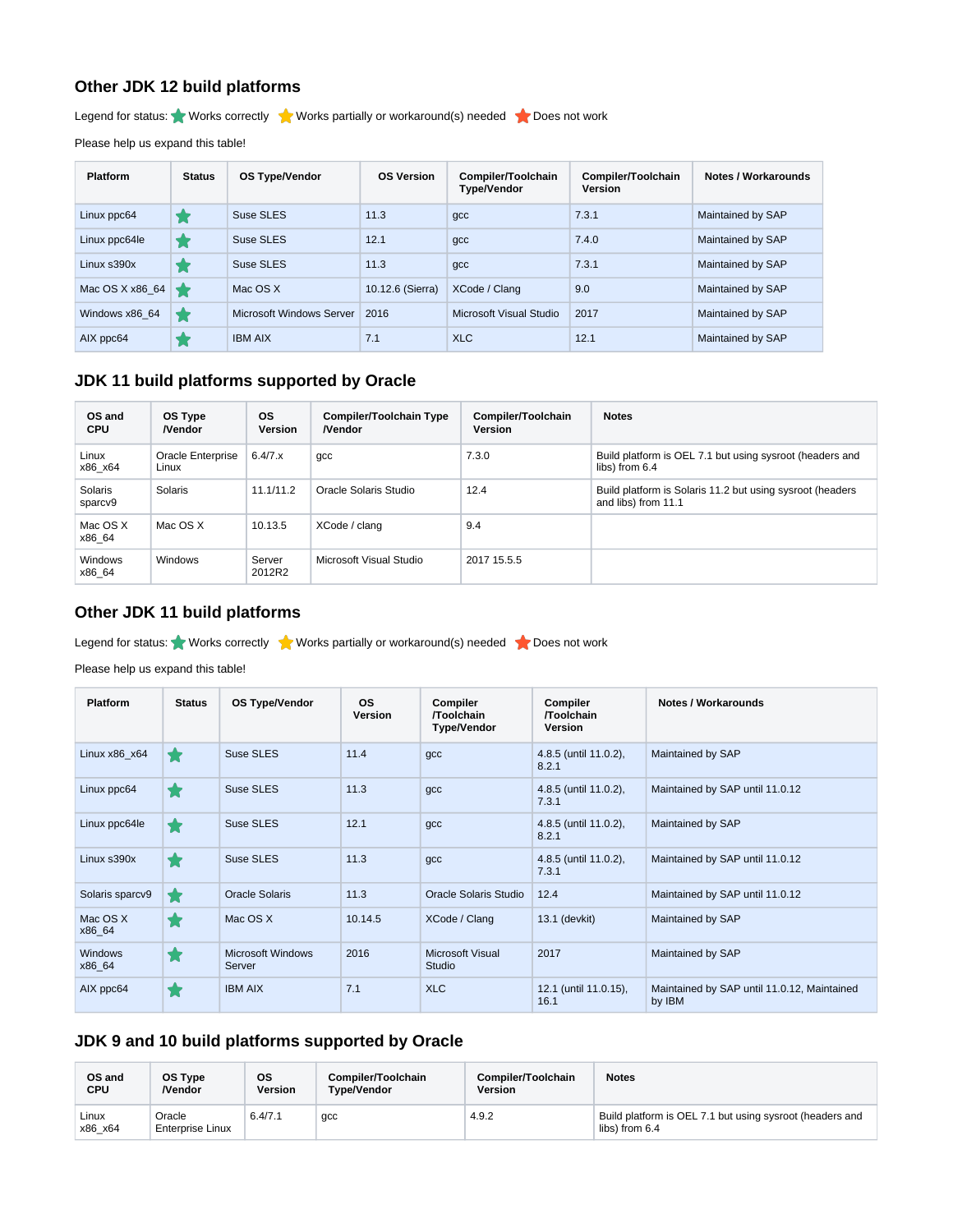| Solaris<br>sparcv9 | Solaris  | 11.1/11.2           | Oracle Solaris Studio   | 12.4    | Build platform is Solaris 11.2 but using sysroot (headers<br>and libs) from 11.1 |
|--------------------|----------|---------------------|-------------------------|---------|----------------------------------------------------------------------------------|
| Mac OS X<br>x86 64 | Mac OS X | 10.10<br>(Yosemite) | XCode / clang           | 6.3     |                                                                                  |
| Windows<br>x86 64  | Windows  | Server<br>2012R2    | Microsoft Visual Studio | 2013SP4 |                                                                                  |

# **Other JDK 9 and 10 build platforms**

Legend for status: Works correctly Works partially or workaround(s) needed Noes not work

Please help us expand this table!

| Platform                | <b>Status</b> | OS Type/Vendor and<br><b>Version</b>                   | <b>Compiler/Toolchains Type/Vendor</b><br>and Version | Notes / Workarounds                                                                |
|-------------------------|---------------|--------------------------------------------------------|-------------------------------------------------------|------------------------------------------------------------------------------------|
| Linux x86 and<br>x86_64 | ★             | Ubuntu 14.04                                           | qcc 4.8.2                                             | Works flawlessly                                                                   |
|                         | Ħ             | <b>Ubuntu 13.10</b>                                    | gcc 4.8.1                                             | Works flawlessly                                                                   |
|                         | 1. (          | Suse SLES 11.3                                         | qcc 4.8.5                                             |                                                                                    |
| Linux ppc64             | ★             | Suse SLES 11.3                                         | gcc 4.8.5                                             |                                                                                    |
| Linux ppc64le           | $\bigstar$    | Suse SLES 12.1                                         | gcc 4.8.5                                             |                                                                                    |
| Linux s390x             | ★             | Suse SLES 11.3                                         | gcc 4.8.5                                             |                                                                                    |
| Solaris sparcv9         | ★             | Oracle Solaris 11.1                                    | Oracle Solaris Studio 12u4                            |                                                                                    |
| Mac OS X<br>x86_64      | $\bigstar$    | Mac OS X 10.10 (Yosemite)                              | XCode 6.1                                             | Needs separate installation of freetype                                            |
|                         | $\bigstar$    | Mac OS X 10.12.6 (Sierra)                              | XCode / Clang 9.0                                     |                                                                                    |
| Windows x86_64          | ╈             | <b>Microsoft Windows Server</b><br>2008 R <sub>2</sub> | Microsoft Visual Studio 2013                          |                                                                                    |
| Windows x86_64          | ★             | Microsoft Windows Server<br>2008 R2                    | Microsoft Visual Studio 2010 SP 1                     | Previous setup used by Oracle, likely still works for both 32<br>and 64 bit builds |
| AIX ppc64               | ★             | IBM AIX 7.1                                            | <b>XLC 12.01</b>                                      |                                                                                    |

#### **JDK 8 build platforms supported by Oracle**

| OS and CPU                    | OS Type<br><b>Nendor</b> | ΟS<br><b>Version</b>          | <b>Compiler/Toolchain Type</b><br><b>Nendor</b> | Compiler/Toolchain<br><b>Version</b> | <b>Notes</b>                        |
|-------------------------------|--------------------------|-------------------------------|-------------------------------------------------|--------------------------------------|-------------------------------------|
| Linux $x86$ and $x86$ 64      | Fedora                   | 9                             | gcc                                             | 4.3.0                                |                                     |
| Solaris sparcv9 and<br>x86 64 | Solaris                  | 10u6                          | Oracle Solaris Studio                           | 12.1                                 |                                     |
| Mac OS X x86 64               | Mac OS X                 | 10.7 (Lion)                   | Xcode / gcc                                     | 4.6.2                                |                                     |
| Windows x86 64                | <b>Windows</b>           | Server 2008<br>R <sub>2</sub> | Microsoft Visual Studio                         | 2010 SP1                             | Also for creating 32-bit<br>builds. |

## **Other JDK 8 build platforms**

Legend for status: Works correctly Works partially or workaround(s) needed to Does not work

Please help us expand this table!

| <b>Platform</b>          | <b>Status</b> | <b>OS Type/Vendor and Version</b> | <b>Compiler/Toolchains Type/Vendor and Version</b> | Notes / Workarounds           |
|--------------------------|---------------|-----------------------------------|----------------------------------------------------|-------------------------------|
| Linux $x86$ and $x86$ 64 |               | Ubuntu 14.04                      | $qcc$ 4.8.2                                        | Works flawlessly              |
|                          |               | Ubuntu 13.10                      | $qcc$ 4.8.1                                        | Works flawlessly              |
| Linux ppc64              |               | Suse SLES 11.3                    | $qcc$ 4.8.5                                        | Maintained by SAP until 8.301 |
| Linux ppc64le            |               | Suse SLES 12.1                    | $qcc$ 4.8.5                                        |                               |
| Mac OS X x86 64          |               | Mac OS X 10.8 (Mountain Lion)     | $XCode /$ qcc 4.2.1                                |                               |
| Windows x86 64           |               | Microsoft Windows Server 2008 R2  | Microsoft Visual Studio 2010                       |                               |